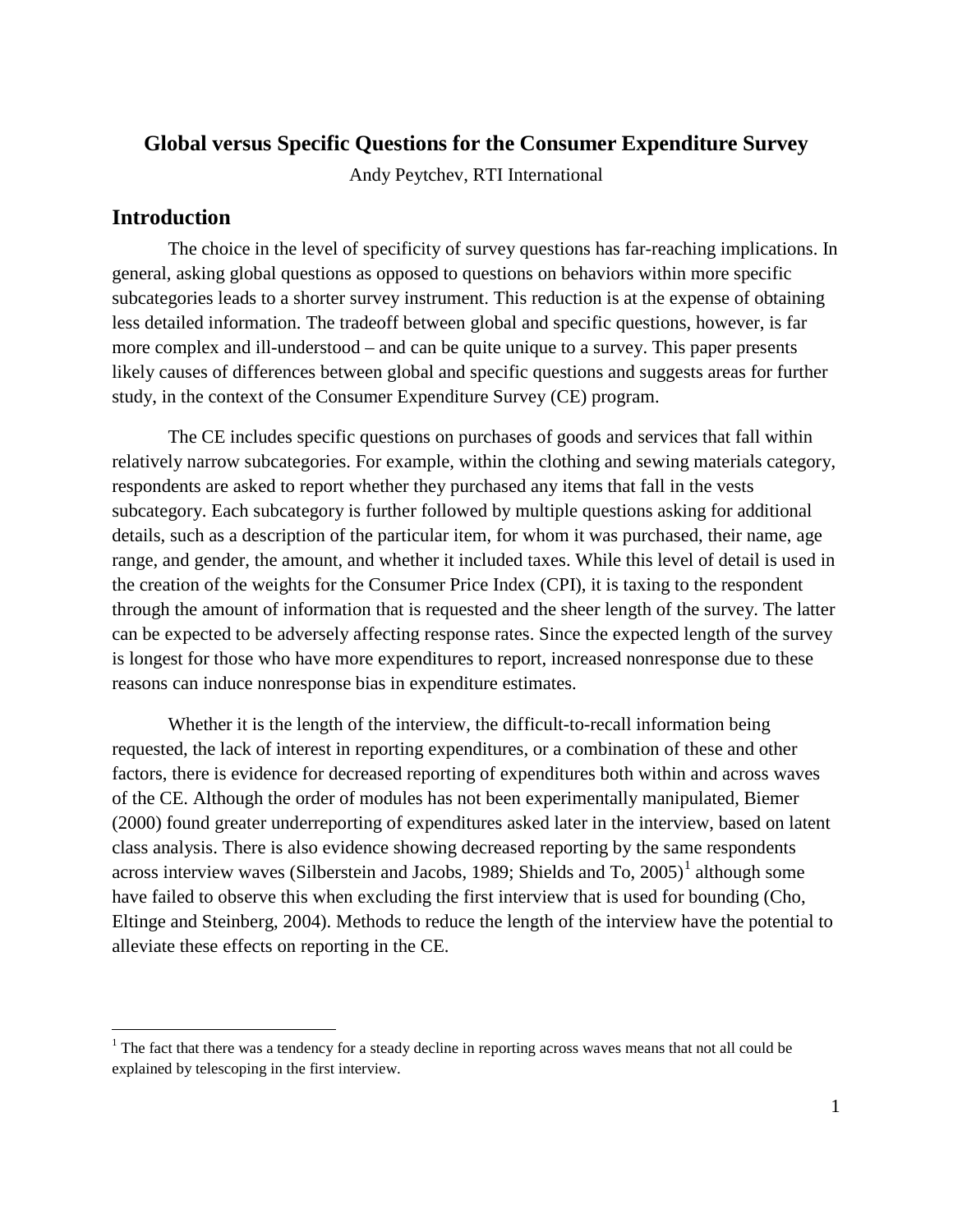The decision to use global questions, and for which categories, needs to be informed by an understanding not only of the differences in estimates and their properties, but also by the causes for the differences. There can be several key influences on reporting acting simultaneously when changing the question format and structure. Thus, obtaining a lower estimate of expenditures for clothing based on a global question can be a desirable outcome for some respondents, undesirable for others, and overall, can be eliciting reports to a different construct and through different cognitive processes.

There are several dimensions along which global and specific questions differ, which can produce differences in the data that they yield. The next section presents these differences and the likely mechanisms of how they affect reporting of behaviors informed by the extant literature and the last section presents suggestions for future research.

# **Differences between Global and Specific Questions and Likely Mechanisms Affecting Survey Estimates**

For simplicity, the Clothes and Sewing Materials category will mostly be used as an example in the following discussion. The text for this expenditure section is provided in the Appendix. The discussion, however, pertains to the other categories as well. It is also important to note that the mix of influences on reporting to any given global question compared to reporting to the specific questions can be different across categories.

## *Global questions may not be interpreted uniformly*

A global question on clothes or furniture can be interpreted across respondents as including a different set of expenditures (e.g., Schober and Conrad, 1997; Conrad and Schober, 2000). The same degree of vagueness is unlikely for the specific expenditures, such as shoes and lamps. That is, the ease of defining whether an object is a lamp is easier and less ambiguous to the respondent than defining whether a lamp is furniture. There are ways to alleviate this problem, such as providing a list of examples in the global question to help define what expenditures should be included. Another option is to include explicit definitions—this may take less time to administer if they are not needed by all respondents, but leaves the potential for respondents to assume they use the intended definition when that is not the case.

## *Global questions ask for a wider array of "targets"*

It may seem fairly straight-forward to state that a global question that encompasses the content of multiple specific questions requests information on expenditures for a greater set of items ("targets"). This does not necessarily imply a more difficult respondent task for a single question.

One critical issue is how respondents organize this information in memory. Are the targets disparate and encoded in the respondent's memory separately, or is the broader category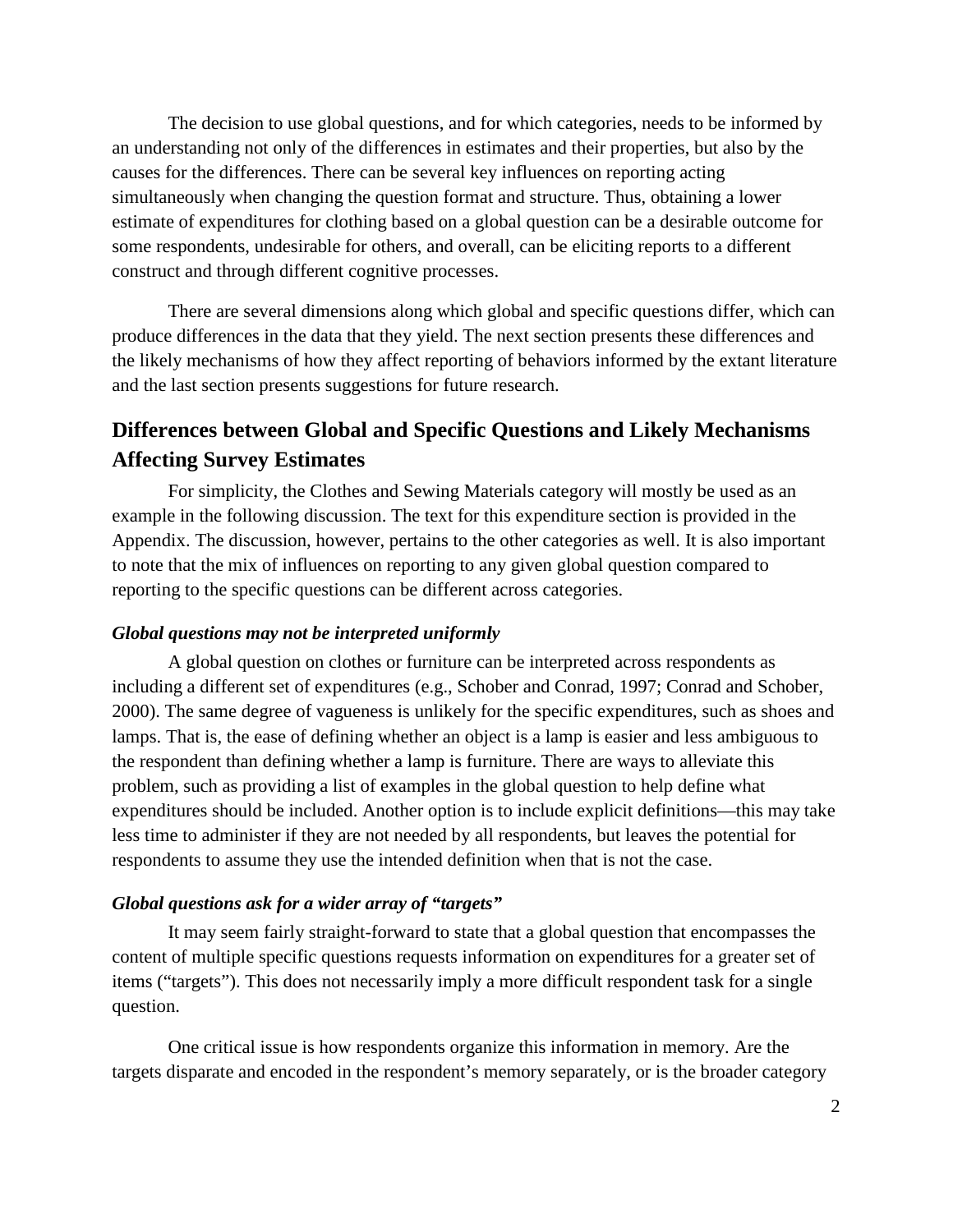of expenditures more coherent and therefore encoded together? If the former tends to be true for most respondents, then asking global questions will require additional aides to help recall and greater reliance on the ability of respondents to do arithmetic tasks to compute expenditures as noted in earlier research on the CE (Mullin, 2000). If the latter, that different expenditures in the same category are encoded together, then a global question should simplify the respondent task by omitting the additional decomposition task.

Another issue is whether respondents consider all targets when asked a global question – such questions may offer fewer memory queues and even when scripted, may not be delivered to the respondent as intended for a number of reasons. In our example, respondents may not think of hosiery or uniforms when reporting clothing. Note that this is not the same as the definitional problems discussed in the previous subsection, but rather a lack of cueing the respondent's memory. Specific questions explicitly ask for subcategories; global questions rely on the effectiveness of additional cues, such as adding lists of items in the question and including definitions.

Providing such additional cues has been found to increase reporting of underreported events and can improve the design of global questions. Based on experimental work on the crime victimization screening questions in the National Crime Survey (Martin, Groves, Matlin and Miller, 1986), subsequent feasibility studies in 1988, and a field test in 1989 (Hubble, 1990), a redesigned screener was tested in 1992 and 1993 with half of the sample receiving the existing (global) victimization questions and the other half receiving more elaborate versions of the (global) questions that provide multiple examples of types of crimes in each category. For the majority of the crime types, the new questions that provided additional cues led to significantly higher crime victimization estimates (Hubble, 1995). This technique shows promise in addressing a limitation of global questions. The drawbacks of this approach, however, are similar to those of the use of specific questions as they lengthen the survey—although not nearly as much as they do not ask for separate reports.

## *Global questions require the recall of a greater number of events at the same time*

Inclusion of a greater number of targets in a single question leads to the need to recall a greater number of *events*. This has at least two related implications. First, the higher frequency of events can spur greater use of *estimation* rather than *enumeration* of expenditures (Blair and Burton, 1987; Burton and Blair, 1991; Means and Loftus, 1991; Conrad, Brown and Cashman, 1998) – reporting of an estimated number as opposed to a sum of individual recalled instances. This can lead to a different error structure in expenditure reports. If respondents tend to use enumeration in the specific questions design, particularly as the current design follows these questions with particular details about each event, expenditures are likely to be underreported due to the failure to recall all individual purchases.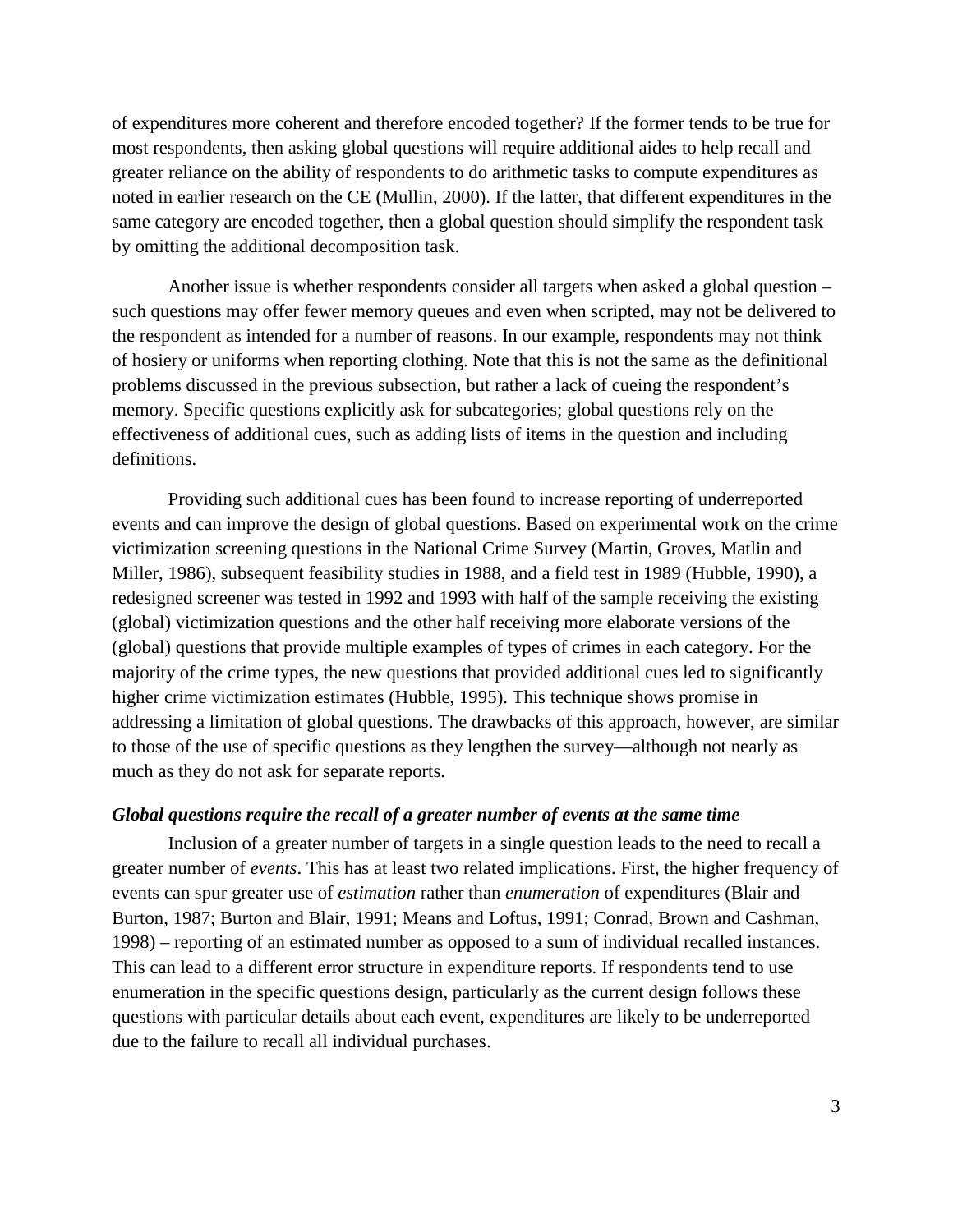If a greater proportion of respondents resort to estimation when global questions are used, it is unclear whether it would lead to over- or under-reporting as the recall technique respondents choose to employ can be influenced by many factors. There is evidence that for larger categories estimation can also lead to underreporting, but that for smaller categories (decomposed into subcategories) estimation can lead to overreporting (Belli, Schwarz, Singer and Talarico, 2000). This is often tied to frequency with high frequencies being underreported and low frequencies being overreported when estimation is used (e.g., Fiedler and Armbruster, 1994). The findings by Belli and colleagues, however, were based on questions about the number of telephone calls and the extent to which they apply to expenditure questions remains unanswered.

 For the purposes of the CE, particularly for developing the weights for the CPI as they are currently defined, information based on estimation alone is not sufficient. Respondents may still be required to use enumeration even for global questions in order to provide detailed information on particular purchases. It seems reasonable to speculate that even when enumeration is employed, the underreporting observed for global questions will be larger than for specific questions due to the possibility of omitting certain targets and events.

Thus, there are two related aspects of recall that influence the level and accuracy of reporting to global questions relative to specific questions: whether estimation leads to more or less accurate responses, and whether if enumeration is required, it can lead to comparable levels of accuracy. The accuracy of reporting for the various expenditures collected in the CE by recall method may be of greatest interest—not just overall measurement error bias, but also measurement error variance. Further research in this area is needed.

# *Global question effectiveness compared to specific questions can vary depending on the particular set of questions*

The performance of global questions relative to specific questions is unlikely to be uniform across topics. Information for some expenditures may be encoded together, yet for other types of expenditures information may be stored separately. For example, respondents may tend to group all clothing items together and know how much they spent on clothing especially as different garments can be bought from the same stores and on the same trips. Such information should therefore be most easily retrieved through a global question and efforts to decompose it can contribute to respondent burden and measurement error. For furniture, however, respondents may put each purchased item separately in their memory, such as a kitchen table or a set of garden chairs. Such information should be most easily retrieved through specific questions so that individual items are not omitted and the respondent does not have to combine expenditures in order to produce a response.

 The key argument is that it should be least burdensome to the respondent if there is a match between the survey question and the way that the information is encoded by the respondent. There is empirical evidence showing that the perceived length of the survey is not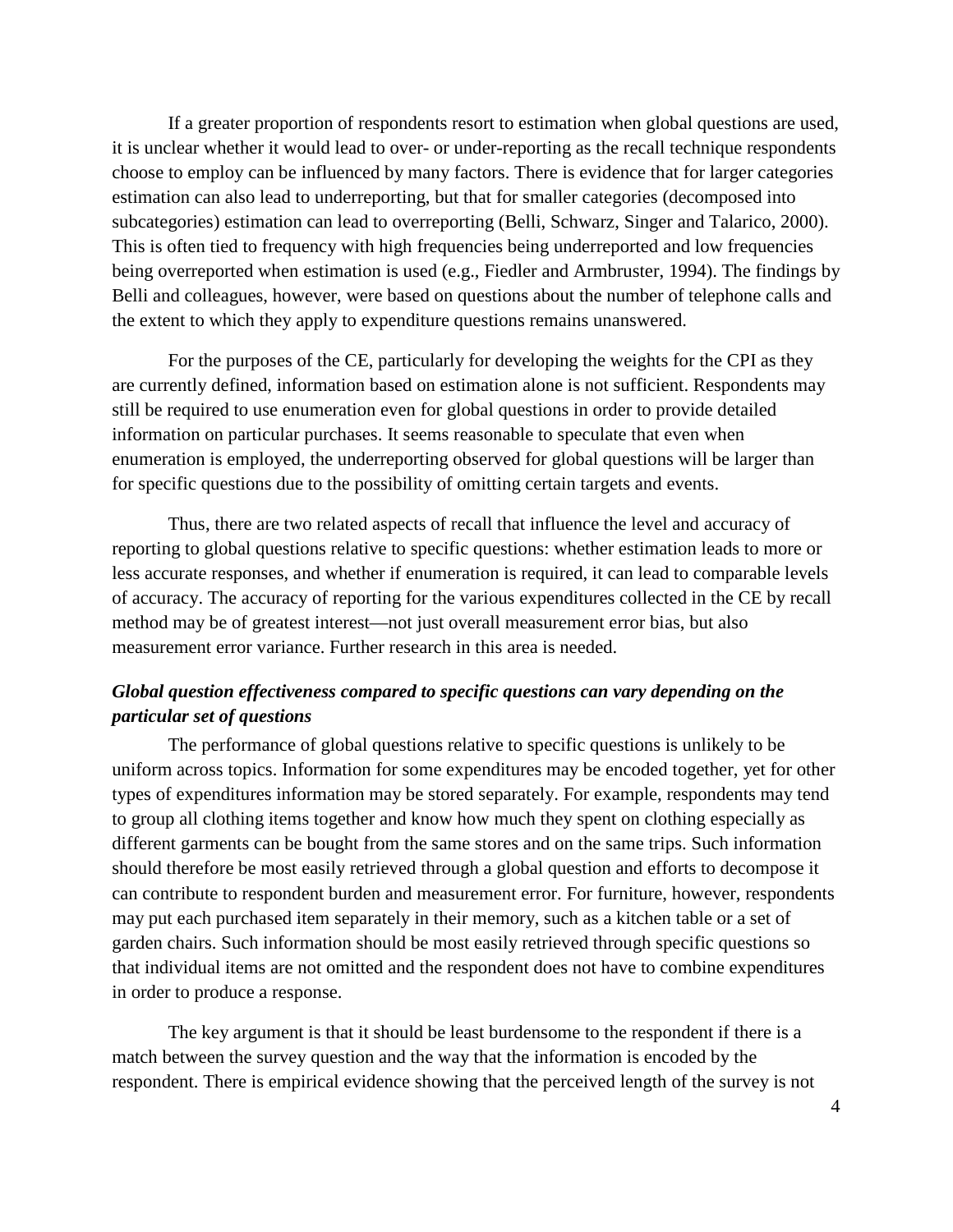the same as the actual length (e.g., Galesic, 2002); thus, if the survey is perceived more burdensome by the respondent, it may also seem longer. Extending this line of argumentation, the ubiquitous use of global questions may not necessarily reduce respondent burden, improve reporting, and increase survey participation.

 The recall method, described earlier, may change only for some topics when transitioning to global questions. A global question on food or clothing expenditures can make it more difficult for respondents to employ enumeration due to the higher frequency and lower amounts of such purchases. For some more rare types of expenditures such as major household appliances, enumeration may remain the primary recall method.

## *Global questions lead to a shorter interview*

 One of the primary objectives of moving from specific to global questions is the reduction in survey length. A reduction in the length of the interview can, in turn, be expected to lead to a reduction in nonresponse and measurement error—reducing the refusal rate to the first interview, lowering attrition across waves, and increasing reporting of expenditures among those avoiding a long interview.

 Survey length is only one measure of respondent burden. Some of the decomposed questions may be easier for respondents to answer despite the longer time to administer, as noted previously. Therefore, the effect of the introduction of global questions on unit nonresponse and attrition can also be topic-specific.

 The effect on measurement error also requires empirical evaluation. In addition to the ability of specific questions to decompose expenditure categories that can aid recall of some purchases, the longer administration time for specific questions can by itself lead to less underreporting. Cannell, Miller, and Oksenberg (1981) showed that merely making the question longer can increase the reporting of health events. One of their explanations was that making the question longer allows the respondent to spend more time on recalling the requested information. Their other explanations were that restating the question twice made it clearer to the respondent and that it may have implied greater importance of the question.

With respect to measurement error it is of critical importance to understand the causes of differences in reporting to global compared to specific questions. Understanding the causes will allow asking the question of how to implement global questions instead of whether to use them. The global questions can then be designed to address the causes of inaccurate reporting, such as providing more examples, definitions, or making the questions simply longer.

## *Global questions may be less susceptible to question order effects*

Larger categories can be more mutually exclusive. Some people may find difficulty in distinguishing between "tailored jackets and pants" and "suits," and between "pants and shirts"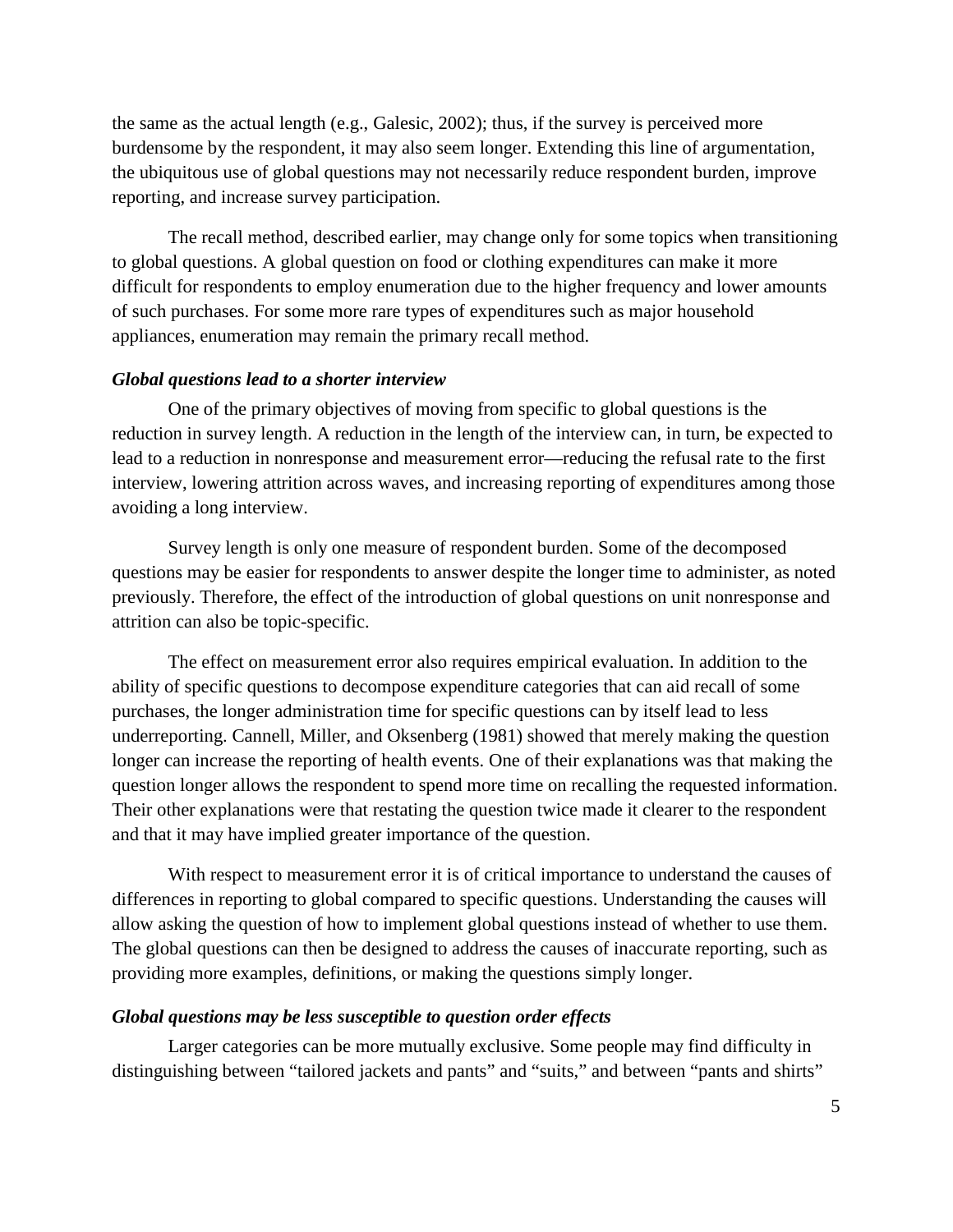and "uniforms." The distinction is inarguably greater between clothes and any other expenditure category in the CE. When categories are not seen as mutually exclusive, question order effects can arise (e.g., Schwarz, Strack and Mai, 1991; Schwarz and Hippler, 1995), where interpretation of a question depends on the previous questions.

 However, some global questions will include expenditures that are currently in other categories, as noted in an earlier report (Mullin, 2000). This has implications for how the data are used as the definitions for the current expenditure categories will have to be slightly revised.

 Any downward biasing (underreporting) effect of order may also be reduced when using global questions due to shortening of the survey, especially if global questions are not followed up with as many questions about the purchases as the specific questions. Respondents have been found to learn to avoid subsequent questions by not reporting events and behaviors that lead to additional questions, and there is evidence suggesting that this learning occurs not only across waves of the CE [\(Silberstein and Jacobs, 1989;](#page-10-0) [Shields and To, 2005\)](#page-10-1) but also within the interview (Biemer, 2000). Thus, a desirable outcome from the use of global questions would be a reduction in underreporting particularly of expenditures asked late in the interview.

#### *Global questions may be more susceptible to social desirability influences*

 Although few, some expenditures in the CE can be expected to be influenced by social desirability. Some research has shown that reports of alcohol consumption, which is typically underreported in Western societies, are increased when the questions about frequency and amount are decomposed further by location (Mooney and Gramling, 1991). Without a gold standard to evaluate the accuracy of the reports, such a finding relies on the assumption of higher reporting is more accurate. As other research has shown that decomposition can lead to overreporting (Belli et al., 2000), this suggests the need for further research particularly focused on socially undesirable expenditures, in which the accuracy of reports can be evaluated.

# **Directions for Future Research**

 $\overline{a}$ 

 By simplifying the respondent task and shortening the survey interview, global questions show substantial potential to reduce measurement error by minimizing underreporting within and across CE interview waves and to reduce unit nonresponse by limiting refusals to the first interview and reducing attrition across waves.<sup>[2](#page-5-0)</sup> These benefits need to be measured empirically and weighed against any drawbacks, such as reduction in the data that are collected or potential reduction in accuracy.

<span id="page-5-0"></span><sup>2</sup> Speculation can also be made that asking for less specific information may also reduce *item nonresponse* and reduce reliance on imputation models.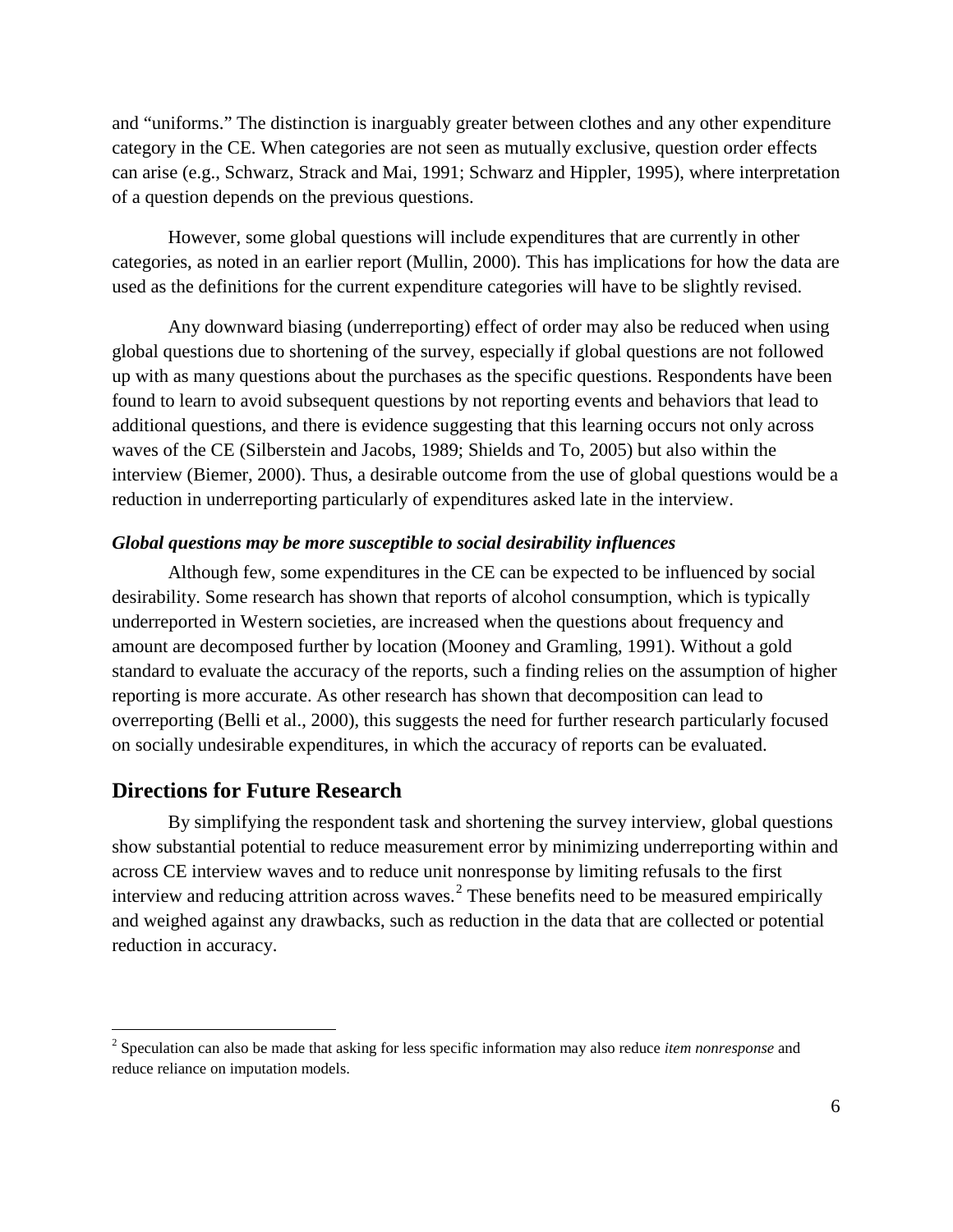The experiences from the redesign of the global questions that are used in the current National Crime Victimization Survey is a valuable resource for a CE redesign both in terms of evaluation and implementation process and in terms of findings. A series of gradated empirical studies was used to develop, test, and implement a revised set of crime victimization questions. The ideas behind using a different question structure were first tested, followed by a field test of the complete set of redesigned questions, which culminated in a phase-in period during which half of the sample started to receive the newly redesigned questions. The CE may also benefit from the findings of these experiments; instead of moving to brief and concise global questions, less underreporting may occur if they incorporate extensive cues for the types of expenditures that should be included.

 A necessary step in the construction of a comprehensive program to evaluate the use of global instead of specific questions is a concise list of the primary uses of the data from the questions being considered for redesign or omission. For example, having a clear understanding of the CE data that are actually used in the construction of the CPI weights is needed in order to construct global questions of mix of global and specific questions that meet the study objectives. This, of course, does not exclude the possibility of identifying other sources for some of the information that is currently derived from the CE. Of great importance yet more difficult to gauge, however, is an understanding of how the broader array of data users employ CE data changes to the CE instrument can have important implications for data users.

A *total survey error* approach is needed; the impact of the use of global questions should be evaluated for multiple error sources. By shortening the survey, making it less repetitive, and requesting less information can lead to higher survey participation and hopefully reduce nonresponse bias. Similarly, these factors may lead to higher participation on reinterview attempts (waves 2 through 5), reducing nonresponse bias due to attrition.<sup>[3](#page-6-0)</sup>

Information on cognitive processes that cause differences between reports to global and specific questions can help the selection and the improvement of the survey questions. The survey response process model (Cannell, Marquis and Laurent, 1977; Cannell, Miller and Oksenberg, 1981; Tourangeau, 1984; Strack and Martin, 1987; Tourangeau, Rips and Rasinski, 2000) can serve as a framework through which to identify causes of differences, within each process (comprehension, retrieval, judgment, and response). <sup>[4](#page-6-1)</sup> For example, a critical process to track is the extent to which respondents use estimation as opposed to episodic enumeration for

 $\overline{a}$ 

<span id="page-6-0"></span> $3$  It can be argued that wave 2 nonresponse is not attrition bias as the first wave is the bounding interview, which is not used in survey estimates.

<span id="page-6-1"></span><sup>&</sup>lt;sup>4</sup> Encoding is another process that does not occur at the time of responding to a question, but affects how questions should be asked and how respondents answer them. Some versions of the response process model have slightly different categories of processes, which is a matter of preference.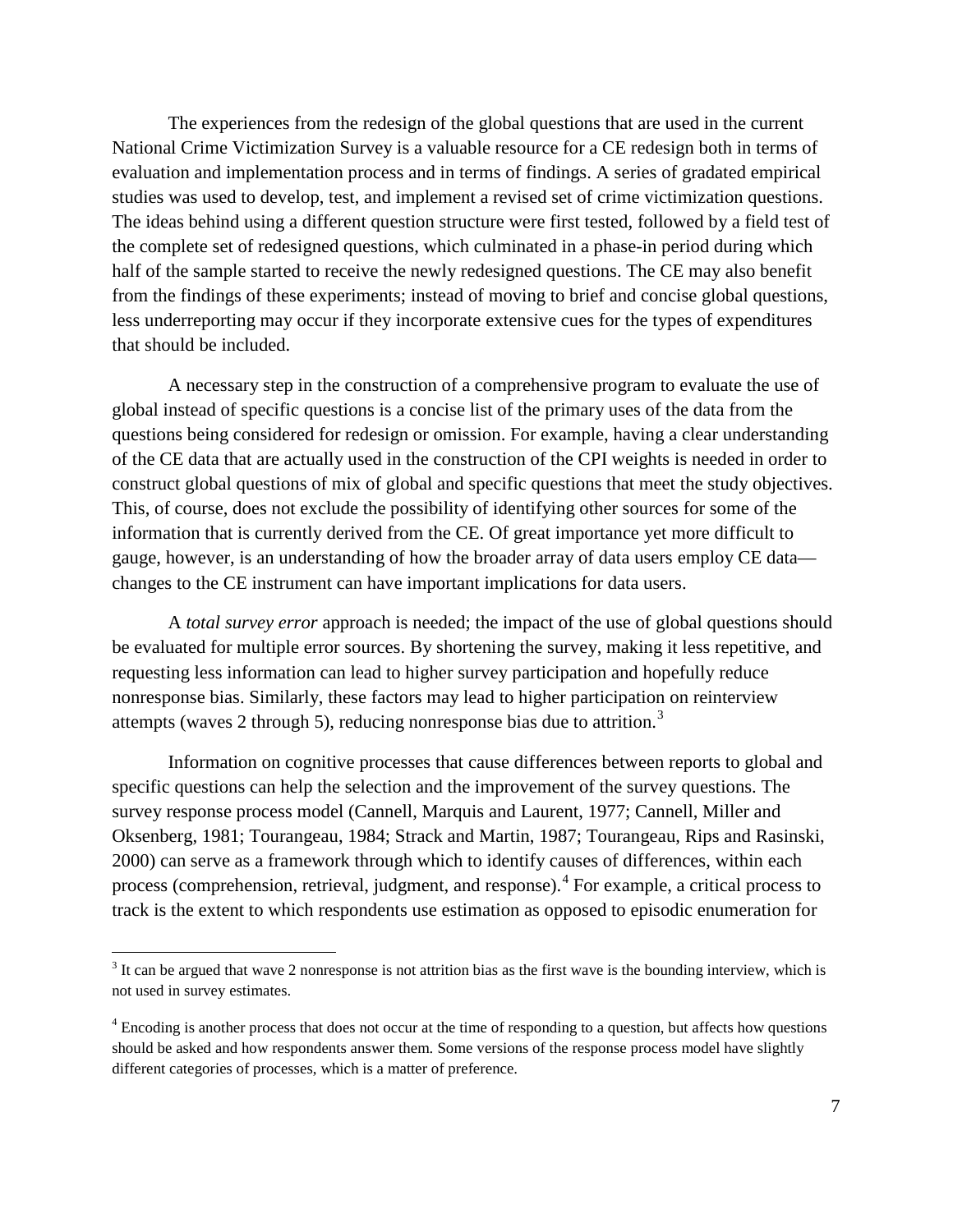expenditure information retrieval. Use of either process can be encouraged if comparability of estimates using global and specific questions is desired.

Rigorous scrutiny needs to be given to the "more is better" assumption for reduction of measurement error. Although specific questions have been found to lead to underreporting, obtaining higher reports does not imply greater accuracy.

 Ideally, expenditures for all household members will be known for a probability-based national sample of households and different questionnaire designs randomly assigned to these sample members. Failing to meet these objectives, assumptions need to be made and a common remedy is the use of multiple approaches to the evaluation of the design feature, each making a different set of assumptions. For example, multiple approaches to the estimation of measurement error can be included, such as obtaining replicate measures from the respondents, using reverse record checks from obtained receipts after the interview, obtaining reports from other household members, and modeling changes in reported expenditures across waves.

 Designs that exploit the panel nature of the CE can be considered in order to obtain the desired information with minimal respondent burden—by carefully balancing a mix of global and specific questions. Global questions can be used in a matrix survey design where some, but not all, specific questions are also asked. In a basic design, specific follow-up questions can be asked only on a random subset of purchases reported to a global question. The probabilities of asking a particular specific question can vary across respondents and modules in order to optimize the utility of the collected information. The burden to the respondent can also be managed at the person rather than at the interview level—specific questions in any given module may be asked only during one of the five waves (or four waves if the first is not to be used). Such burden reduction optimization problems have received attention in the past (e.g., Tortora and Crank, 1978) but have not seen wide use in household surveys.

 Finally, the broader scientific community can be used not just for feedback on how CE data are used, but also to conduct analyses focused on the survey's methodology. Granting free access to the CE data for methodological research, including paradata (data about the survey process to include interviewer observations, call records, and question timing data), and releasing datasets from any experiments can be beneficial to the future of the CE for a number of reasons. Unfortunately, field experiments on large national surveys are seldom released to the research community as public use files when they are not part of the main data collection and although they have served their purpose in answering the key *a priori* questions, much can be gleaned from further analysis with different perspectives. Similarly, the release of paradata can be valuable for methodological studies and at least for a subset of paradata elements, NCHS and the U.S. Census Bureau have been able to release such data for the National Health Interview Survey while protecting respondent confidentiality. These data are beginning to prove their usefulness (e.g., Bates, Dahlhamer and Singer, 2008; Dahlhamer and Simile, 2009) and hopefully more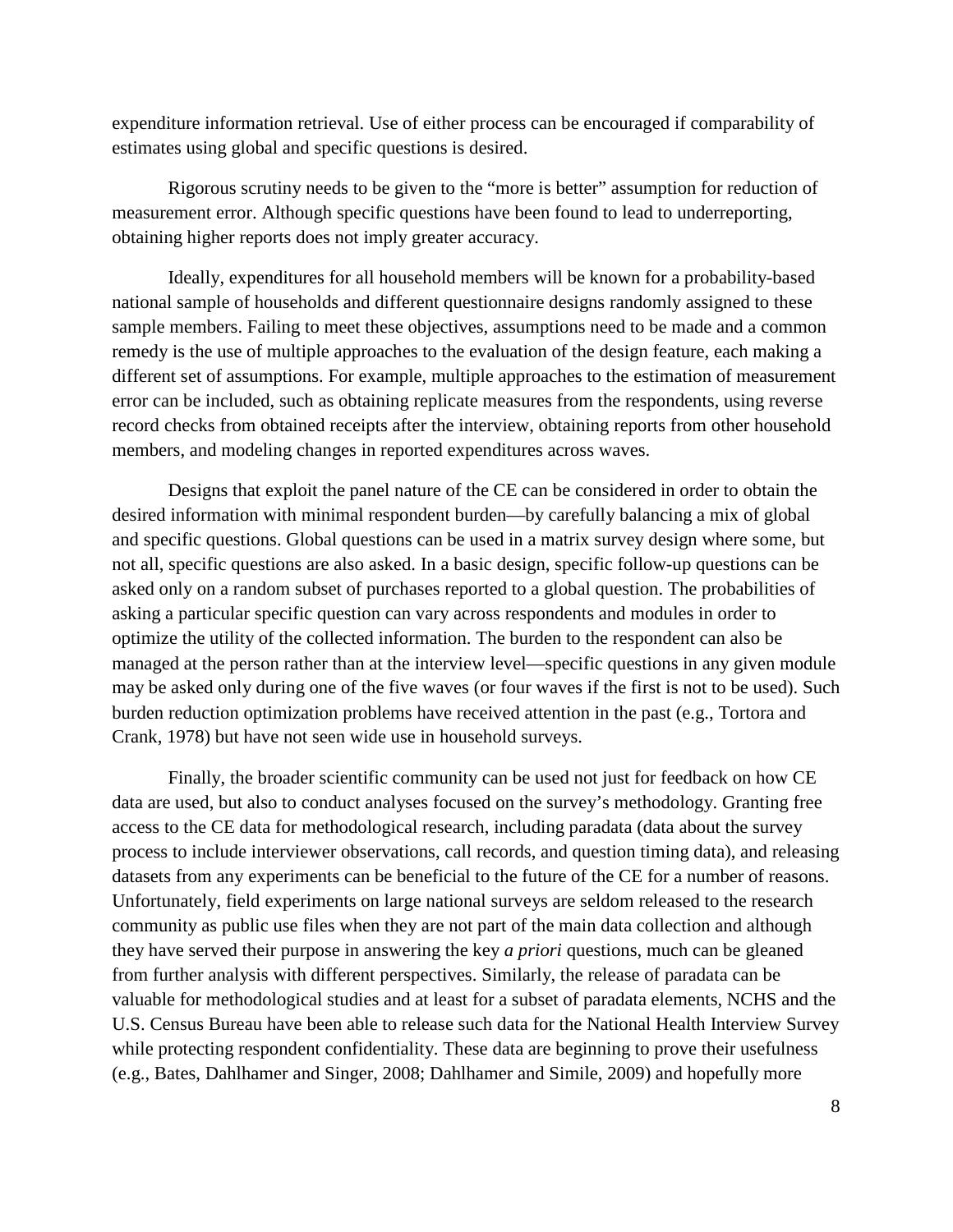surveys will join—and a broader array of paradata elements will begin to be released in the future.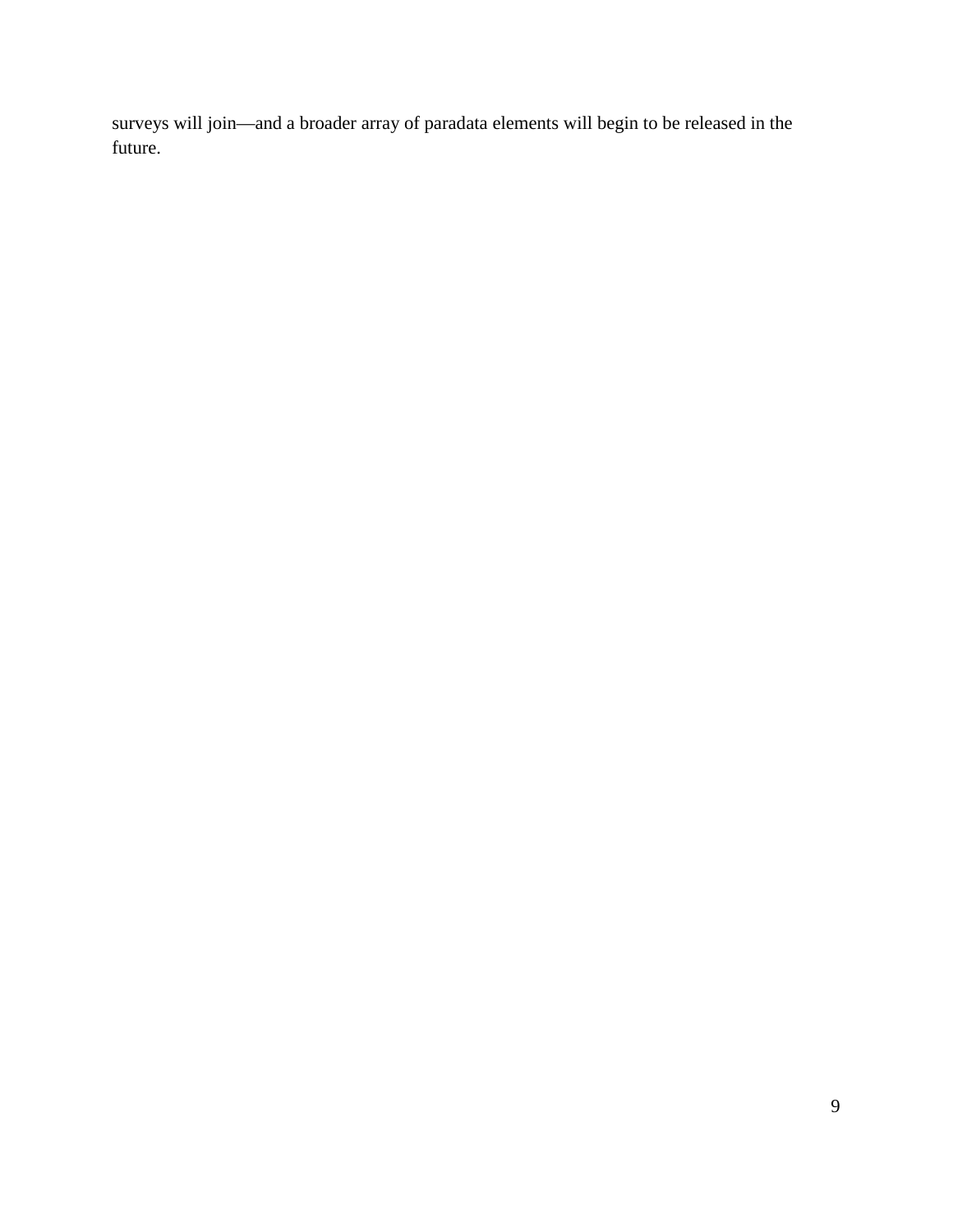# **References**

- Bates, N., J. Dahlhamer and E. Singer (2008). "Privacy Concerns, Too Busy, or Just Not Interested: Using Doorstep Concerns to Predict Survey Nonresponse." Journal of Official Statistics **24**: 591-612.
- Belli, R. F., N. Schwarz, E. Singer and J. Talarico (2000). "Decomposition Can Harm the Accuracy of Behavioural Frequency Reports." Applied Cognitive Psychology **14**: 295- 308.
- Biemer, P. P. (2000). An Application of Markov Latent Class Analysis for Evaluating Reporting Error in Consumer Expenditure Survey Screening Questions. RTI International, Research Triangle Park, NC, Technical Report for the US Bureau of Labor Statistics.
- Blair, E. and S. Burton (1987). "Cognitive Processes Used by Survey Respondents to Answer Behavioral Frequency Questions." Journal of Consumer Research **14**(2): 280-288.
- Burton, S. and E. Blair (1991). "Task Conditions, Response Formulation Processes, and Response Accuracy for Behavioral Frequency Questions in Surveys." Public Opinion Quarterly **55**(1): 50-79.
- Cannell, C., P. Miller and L. Oksenberg (1981). "Research on Interviewing Techniques." Sociological Methodology **12**: 389-437.
- Cannell, C. F., K. H. Marquis and A. Laurent (1977). A Summary of Studies of Interviewing Methodology. Vital Health Statistics, Series 2, No. 69. Rockville, MD, National Center for Health Statistics**:** 77-1343.
- Cho, M. J., J. L. Eltinge and B. P. Steinberg (2004) "Temporal Patterns of Survey Response Rates and Reporting Rates in the U.S. Consumer Expenditure Interview and Other Panel Surveys." **BLS Statistical Survey Papers.**
- Conrad, F. G., N. R. Brown and E. R. Cashman (1998). "Strategies for Estimating Behavioural Frequency in Survey Interviews." Memory **6**(4): 339-366.
- Conrad, F. G. and M. F. Schober (2000). "Clarifying Question Meaning in a Household Telephone Survey." Public Opinion Quarterly **64**: 1-28.
- Dahlhamer, J. M. and C. M. Simile (2009). Subunit Nonresponse in the National Health Interview Survey (NHIS): An Exploration Using Paradata. Joint Statistical Meetings of the American Statistical Association, Section on Government Statistics, Washington, DC.
- Fiedler, K. and T. Armbruster (1994). "Two Halfs May Be More Than One Whole: Category-Split Effects on Frequency Illusions." Journal of Personality and Social Psychology **66**: 633-645.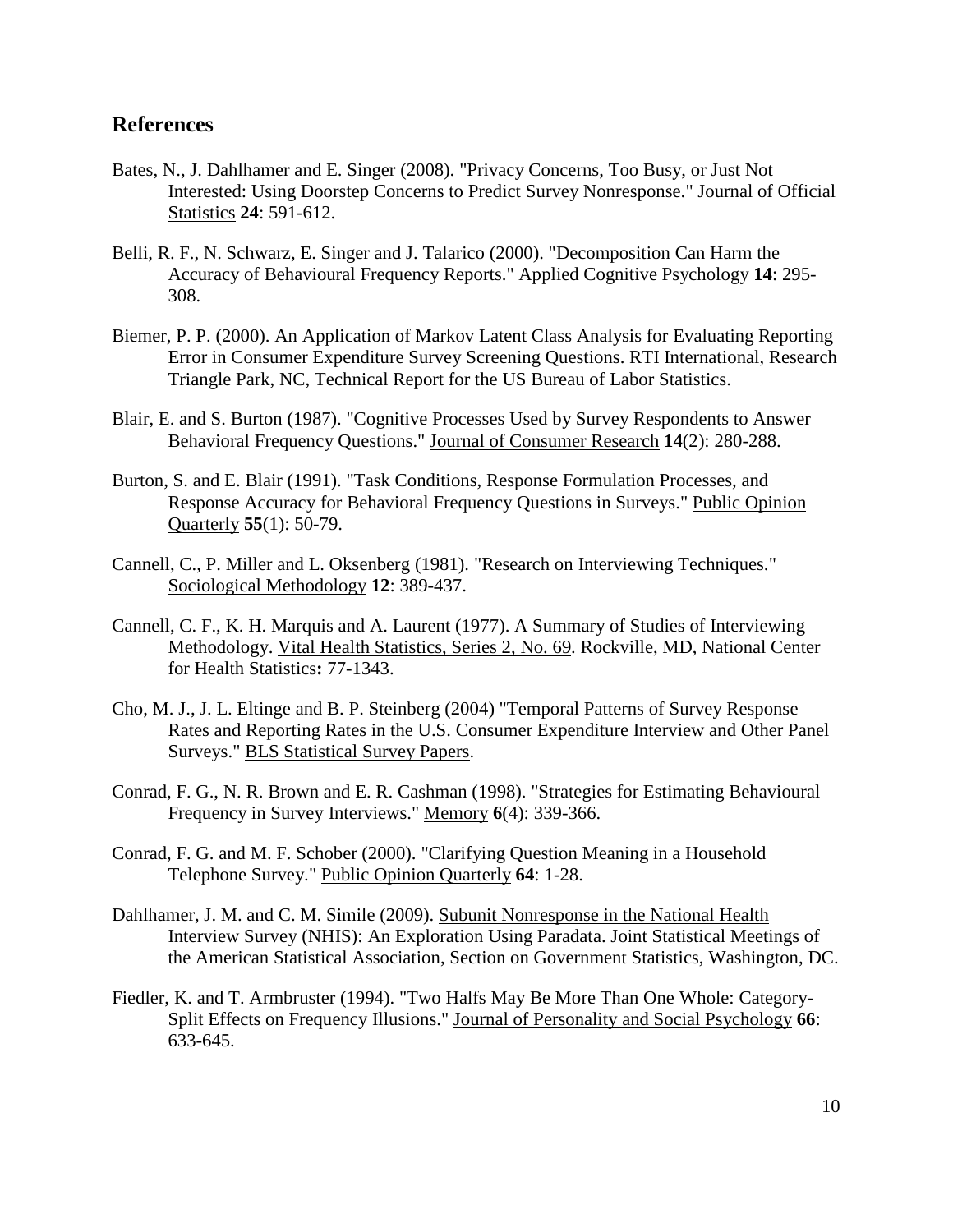- Galesic, M. (2002). Effects of Questionnaire Length on Response Rates: Review of Findings and Guidelines for Future Research. Paper presented at the German Online Research (GOR) **Conference**
- <span id="page-10-1"></span>Hubble, D. L. (1990). National Crime Survey New Questionnaire Phase-in Research: Preliminary Results, U. S. Bureau of the Census.
- <span id="page-10-0"></span>Hubble, D. L. (1995). The National Crime Victimization Survey Redesign: New Questionnaire and Procedures Development and Phase-in Methodology . Joint Statistical Meetings, Orlando, FL.
- Martin, E., R. M. Groves, V. J. Matlin and C. Miller (1986). Report on the Development of Alternative Screening Procedures for the National Crime Survey. Washington, DC., Bureau of Social Science Research, Inc.
- Means, B. and E. F. Loftus (1991). "When Personal History Repeats Itself: Decomposing Memories for Recurring Events." Applied Cognitive Psychology **5**(4): 297-318.
- Mooney, L. A. and R. Gramling (1991). "Asking Threatening Questions and Situational Framing: The Effects of Decomposing Survey Items." The Sociological Quarterly **32**(2): 289-300.
- Mullin, P. A. (2000). Ce Interview Survey Global Questions Research. Paper presented at the U. S. Bureau of Labor Statistics' Selected issues in Price and Consumption Measures Conference, Washington DC.
- Schober, M. F. and F. G. Conrad (1997). "Does Conversational Interviewing Reduce Survey Measurement Error?" Public Opinion Quarterly **61**: 576-602.
- Schwarz, N. and H.-J. Hippler (1995). "Subsequent Questions May Influence Answers to Preceding Questions in Mail Surveys." Public Opinion Quarterly **59**: 93-97.
- Schwarz, N., F. Strack and H. Mai (1991). "Assimilation and Contrast Effects in Part-Whole Question Sequences: A Conversational Logic Analysis." Public Opinion Quarterly **55**: 3- 23.
- Shields, J. and N. To (2005). Learning to Say No: Conditioned Underreporting in an Expenditure Survey. American Association for Public Opinion Research Annual Conference, Miami Beach, American Statistical Association.
- Silberstein, A. R. and C. A. Jacobs (1989). Symptoms of Repeated Interview Effects in the Consumer Expenditure Survey. Panel Surveys. D. Kasprzyk, G. Duncan, G. Kalton and M. P. Singh, Wiley.
- Strack, F. and L. L. Martin (1987). Thinking, Judging and Communicating: A Process Account of Context Effects in Attitude Surveys. Social Information Processing and Survey Methodology. H.-J. Hippler, N. Schwarz and S. Sudman. New York, Springer-Verlag.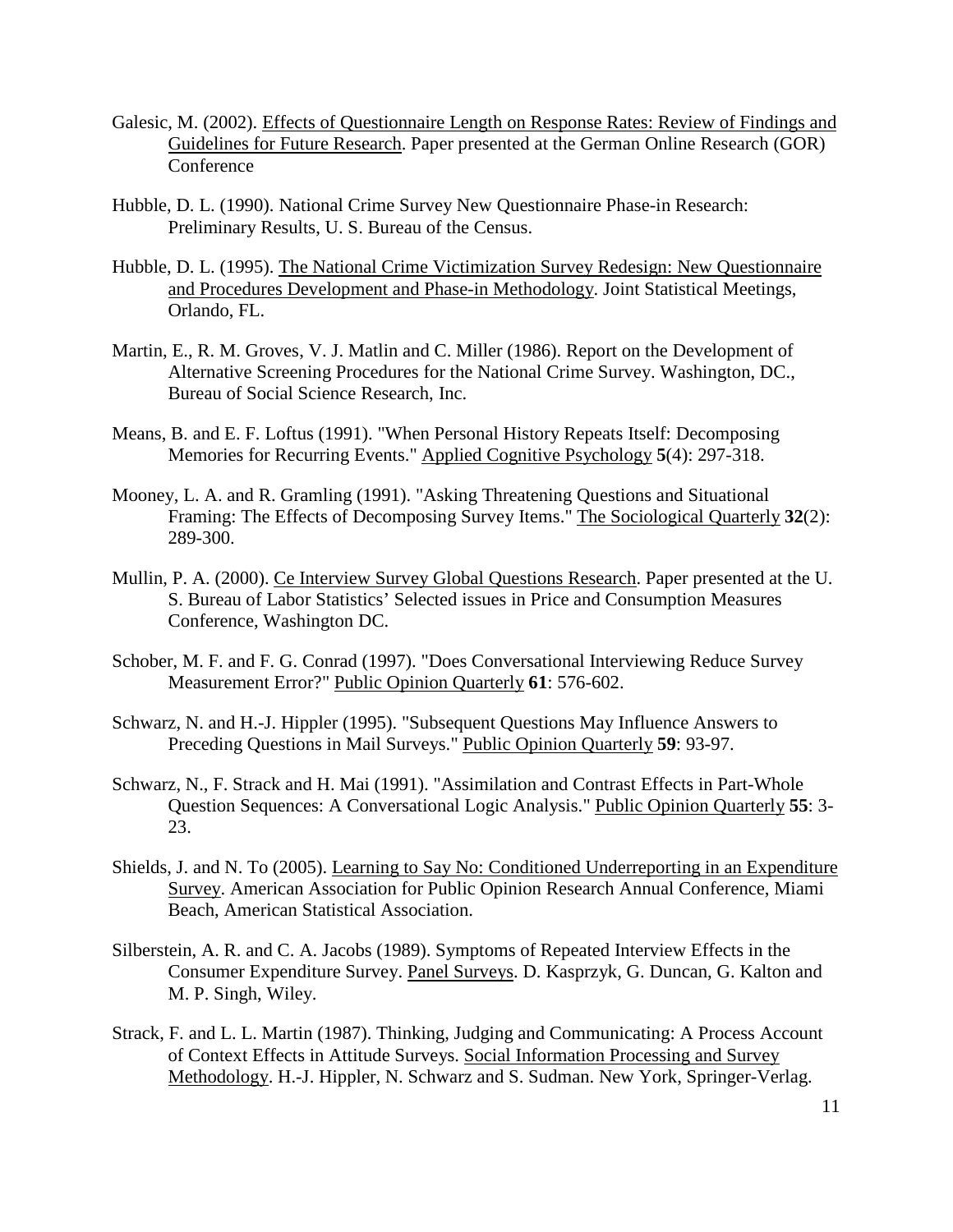- Tortora, R. and K. Crank (1978). The Use of Unequal Probability Sampling to Reduce Respondent Burden. American Statistical Association Proceedings of the Survey Research Methods Section.
- Tourangeau, R. (1984). Cognitive Science and Cognitive Methods. Cognitive Aspects of Survey Methodology: Building a Bridge between Disciplines . T. Jabine, M. L. Straff, J. M. Tanur and R. Tourangeau. Washington, DC, National Academy Press**:** 73-100.
- Tourangeau, R., L. J. Rips and K. A. Rasinski (2000). The Psychology of Survey Response. Cambridge, U.K. ; New York, Cambridge University Press.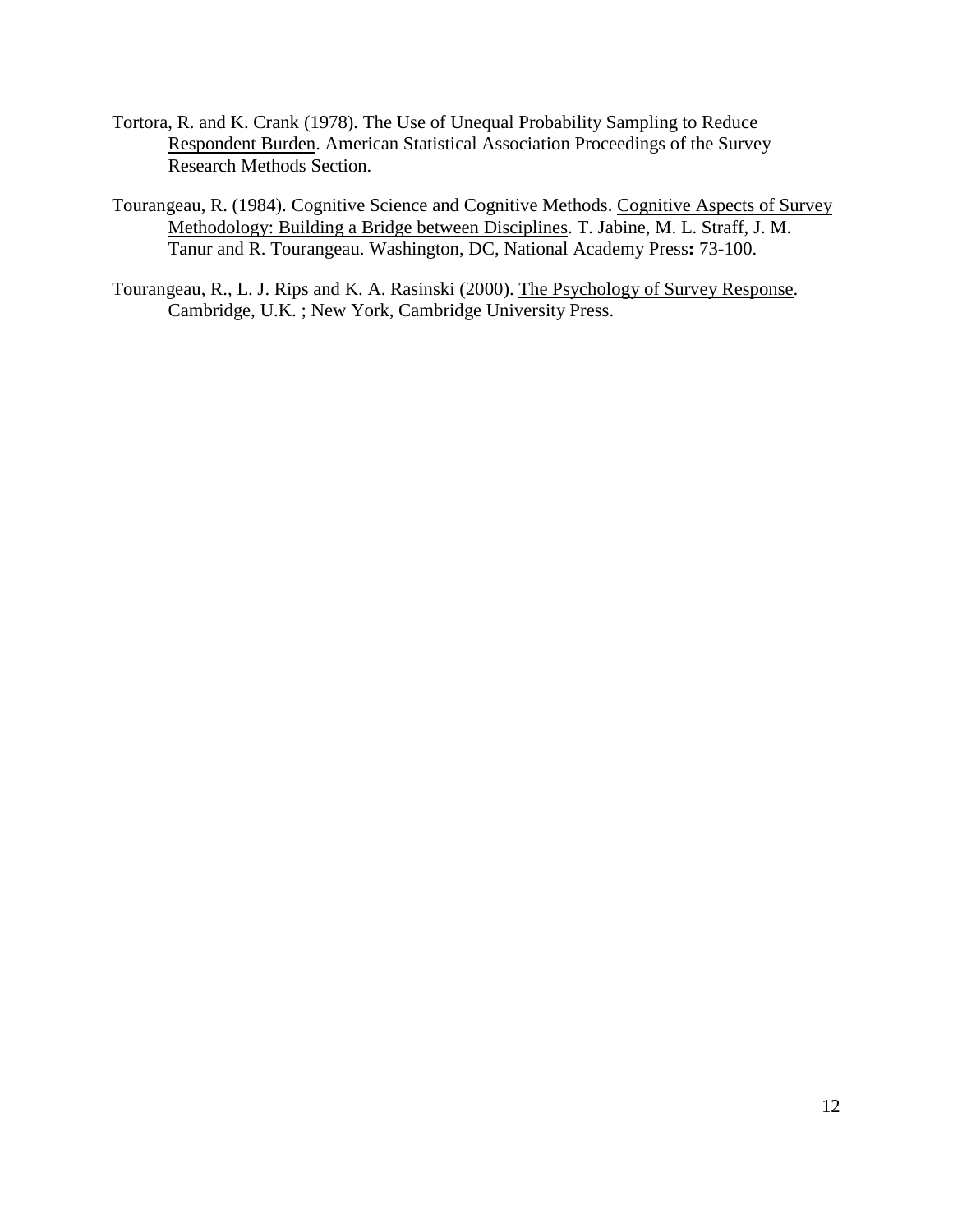# **Appendix**

Section 9, Part A - Clothing

Section 9, Part A deals with purchases of clothing for persons age 2 years old and older. IMPORTANT: The Census Bureau does not release to the Bureau of Labor Statistics any confidential information such as names and addresses. This information is only used during the course of the interview.

Now I am going to ask you about clothing expenses. You may find it helpful to refer to receipts, credit card statements or other records to answer the questions.

1. Enter 1 to Continue

Since the first of the reference month, have you or has any member of your household purchased any of the following items, for persons age 2 and over either for members of your household or for someone outside your household?

\* Read each item on list.

- 1. Coats, jackets or furs
- 2. Sport coats or tailored jackets
- 3. Suits
- 4. Vests
- 5. Sweaters or sweater sets
- 6. Pants, jeans, or shorts
- 7. Dresses
- 8. Skirts
- 9. Shirts, blouses, or tops
- 10. Undergarments
- 11. Hosiery
- 12. Nightwear or loungewear
- 13. Accessories
- 14. Swimsuits or warm-up or ski suits
- 15. Uniforms, for which the cost is not reimbursed
- 16. Costumes
- 17. Footwear
- 99. None/No more items

[For definitions Information Booklet]

[For each positive report above, ask detailed questions]

What did you buy?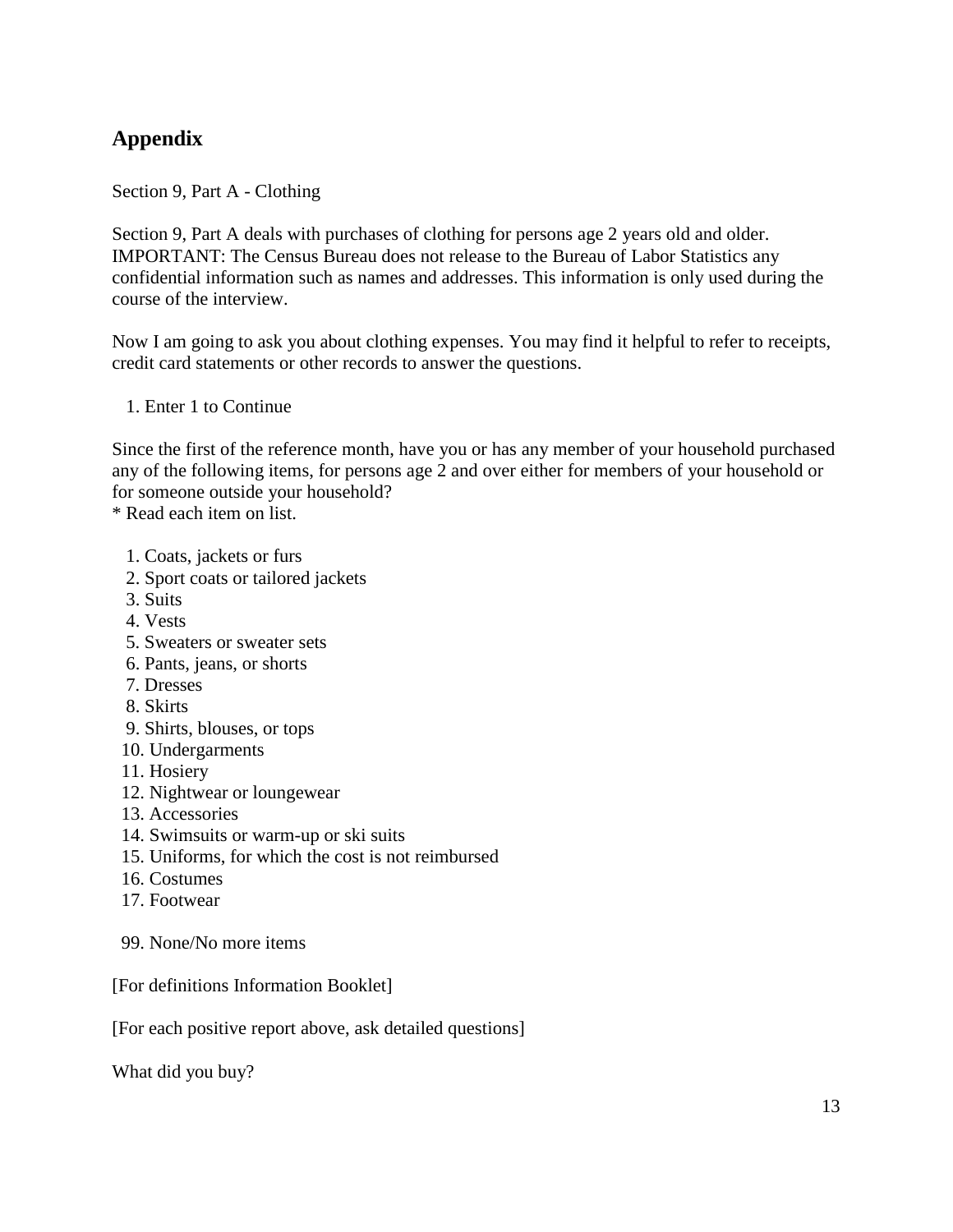\* Describe briefly the item purchased. [enter text] \_\_\_\_\_\_\_\_\_\_\_\_\_

Was this (were these) purchased for someone inside or outside of your household?

|  | 1. Inside your household |
|--|--------------------------|
|  |                          |

2. Outside your household

For whom was it purchased? \* Enter all that apply, separate with commas. [enter text] \_\_\_\_\_\_\_\_\_\_\_\_\_\_\_

For whom was this purchased?

\* Enter all age/sex categories that apply to the purchase, separate with commas.

 40. Male 16 and over 41. Female 16 and over 42. Male 2-15 43. Female 2-15 44. Children under 2 years old

\* Enter name of person. [enter text] \_\_\_\_\_\_\_\_\_\_\_\_\_\_\_

How many did you purchase?

\* Enter number of identical items purchased.[enter value] \_\_\_\_\_\_\_\_\_\_\_\_\_\_\_

When did you purchase it/them?[enter text] \_\_\_\_\_\_\_\_\_\_\_\_\_\_\_

How much did it/they cost?[enter value] \_\_\_\_\_\_\_\_\_\_\_\_\_\_\_

Did this include sales tax?

- 1. Yes
- 2. No

\* Enter 'C' for a combined expense.

 1. C 2. Not combined

What other clothing is combined with the item?

\* Enter all that apply, separate with commas.

1. Coats, jackets, or furs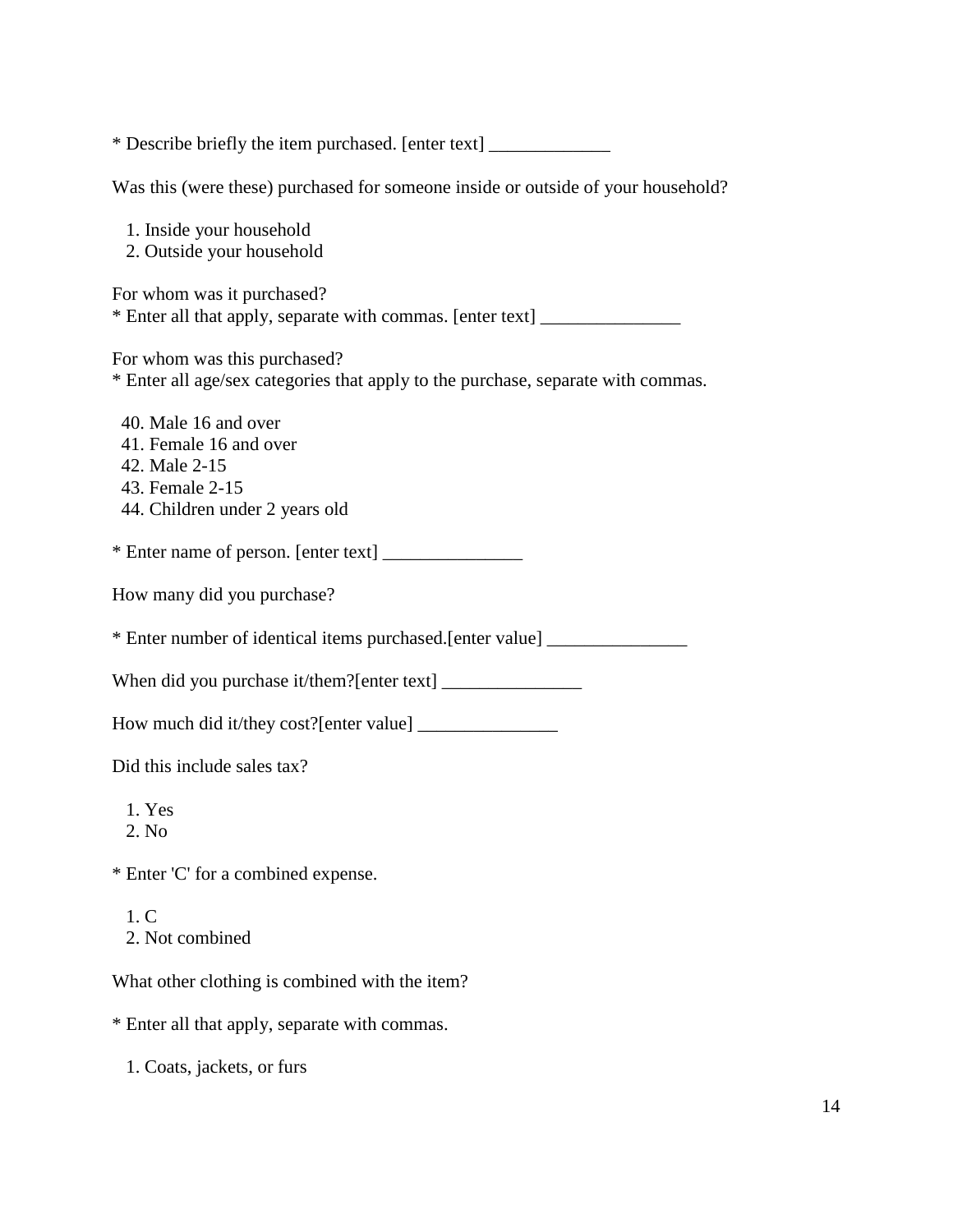- 2. Sport coats or tailored jackets
- 3. Suits
- 4. Vests
- 5. Sweaters or sweater sets
- 6. Pants, jeans, or shorts
- 7. Dresses
- 8. Skirts
- 9. Shirts, blouses, or tops
- 10. Undergarments
- 11. Hosiery
- 12. Nightwear or loungewear
- 13. Accessories
- 14. Swimsuits or warm-up or ski suits
- 15. Uniforms, for which the cost is not reimbursed
- 16. Costumes
- 17. Footwear
- 77. Miscellaneous combined expense (unable to specify)

For definitions Information Booklet »

Did you purchase any other clothing?

#### 1. Yes **[REPEAT ALL FOLLOW-UP QUESTIONS]** 2. No

## **Information Booklet for Section 9a - CLOTHING AND SEWING MATERIALS Part A - Clothing (Do not include here -- clothing for children under 2 years of age.)**

1. - COATS, JACKETS, AND FURS, including -

| down vest | raincoat    |
|-----------|-------------|
| fur coat  | shawl       |
| jacket    | winter coat |
| outerwear |             |

### 2. - SPORT COATS AND TAILORED JACKETS, including blazers

3. - SUITS, including -

 formal suit woman's suit (of two or more pieces) man's suit (of two or more pieces)

- 4. VESTS (purchased separately, not with a suit), excluding sweater vests and down vests
- 5. SWEATERS AND SWEATER SETS, including -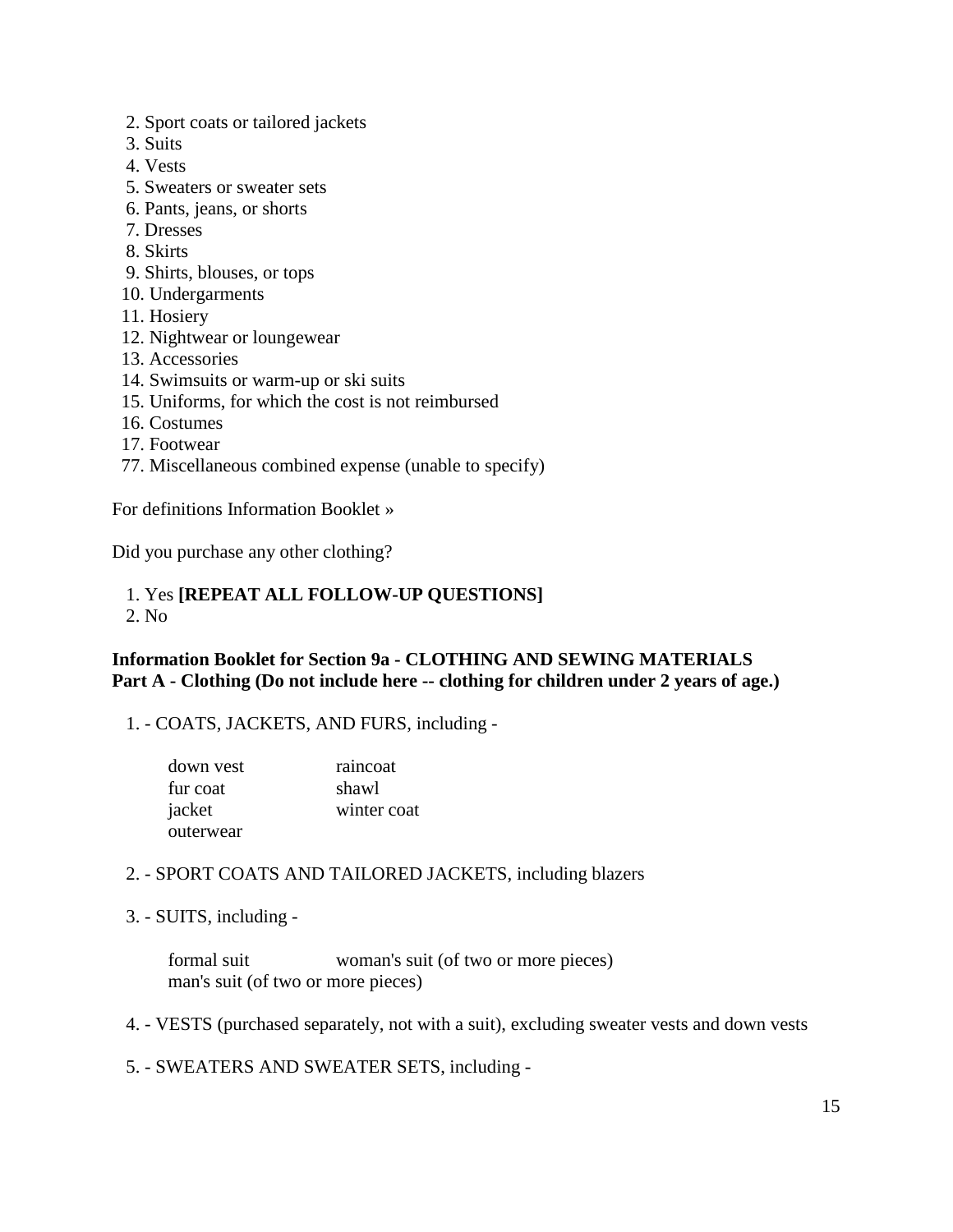| cardigan | ski sweater  |
|----------|--------------|
| pullover | sweater vest |

er V-neck sweater

## 6. - PANTS, JEANS, OR SHORTS, including -

| blue jeans                          | dress slacks    | overalls   |
|-------------------------------------|-----------------|------------|
| casual pants                        | jump suit       | short sets |
| dress pants                         | maternity pants | shorts     |
| Do not include any athletic shorts. |                 |            |

7. - DRESSES, including -

| formals or semi-formals | two-piece dresses |
|-------------------------|-------------------|
| maternity dresses       | wedding gown      |

# 8. - SKIRTS, including skorts Do not include any tennis skirts, golf skirts, or other athletic skirts.

# 9. - SHIRTS, BLOUSES, AND TOPS, including -

| dress shirts   | knit blouses | sport shirts |
|----------------|--------------|--------------|
| maternity tops | T-shirts     | tops         |

Do not include any sweat shirts or athletic shirts.

## 10. - UNDERGARMENTS, including -

| bras      | slips             | undershirts |
|-----------|-------------------|-------------|
| shapewear | thermal underwear | underwear   |

# 11. - HOSIERY, including -

| knee-highs | panty hose |
|------------|------------|
| socks      | tights     |

## 12. - NIGHTWEAR AND LOUNGEWEAR, including -

| night gown | pajamas     | robe                      |
|------------|-------------|---------------------------|
| house coat | night shirt | thermal sleeping garments |

# 13. - ACCESSORIES, including -

| apron    | fold-up rain accessories | mittens                              | wallet |
|----------|--------------------------|--------------------------------------|--------|
| bandanas | gloves                   | non-prescription sunglasses umbrella |        |